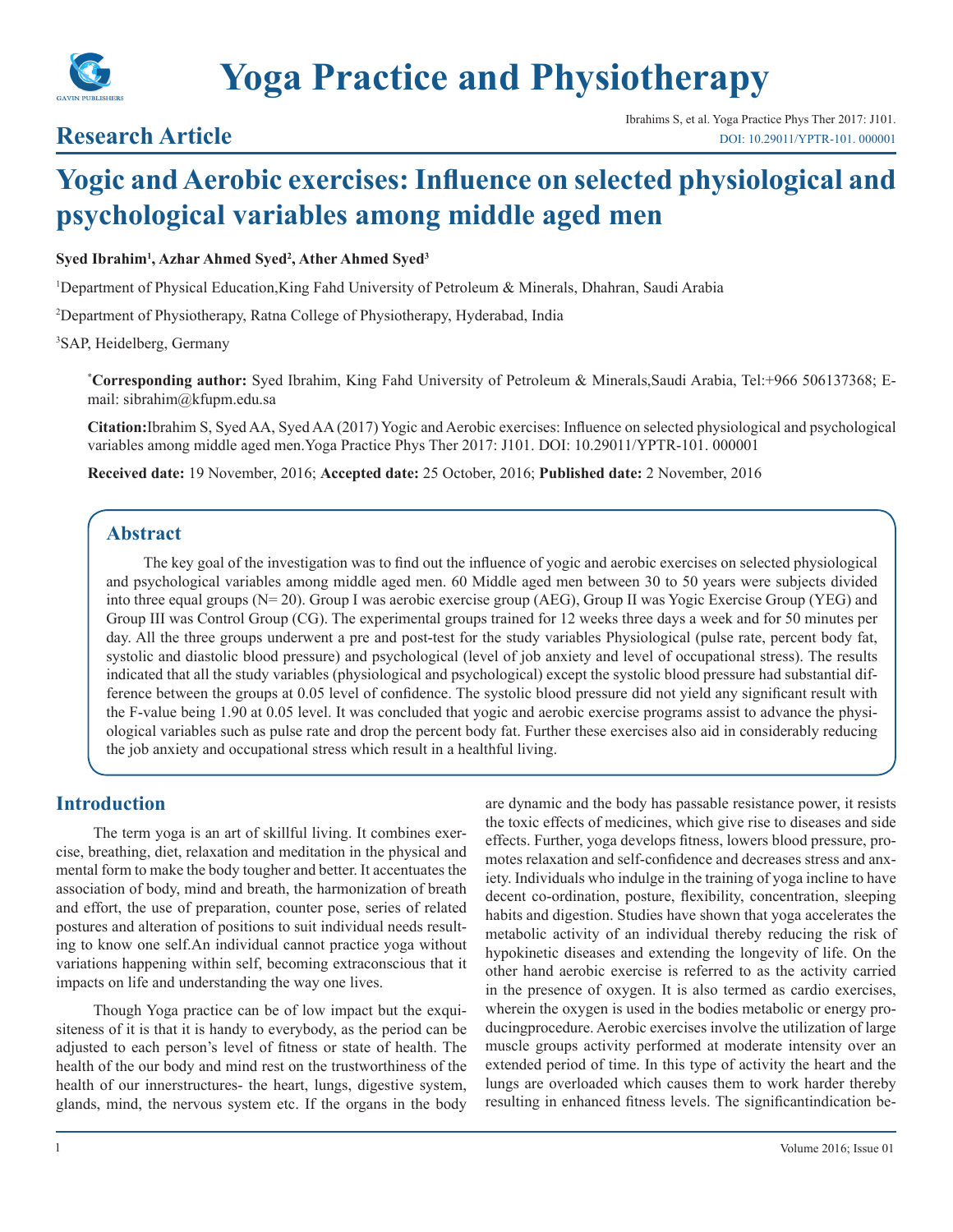**Citation:** Ibrahim S, Syed AA, Syed AA (2017) Yogic and Aerobic exercises: Influence on selected physiological and psychological variables among middle aged men. Yoga Practice Phys Ther 2017: J101. DOI: 10.29011/YPTR-101. 000001

hind aerobic exercises is to get up and get moving. Activities like bicycling, cross country, skiing, skating, fitness walking, jumping, rope running, stair climbing and swimming are classified as aerobic exercises. This apart, an individual should discover something to relishby undertakingan activity that keeps the heart rate raised for constant time period for a healthier life.The benefits of aerobic exercises are many fold which results in enjoyment of life. Taking the above factors into consideration this study is an attempt to identify the impact of yogic exercises and aerobic training on a few selected physiological and psychological components of middle aged male individuals.

## **Methods and Material**

60 Middle aged men between 30 to 50 years were selected as subjects and were randomly assigned into three an equal groups (N= 20). Group I was named as aerobic exercise group (AEG), Group II was Yogic exercise group (YEG) and Group III was control group (CG). The experimental groups trained for 12 weeks three days a week and for 50 minutes per day.A 5 minute warm and 5 minute cool down was administered for the experimental groups every day. All the three groups underwent a pre and post-test for the study variables. The variables which were chosen for the study were Physiological (pulse rate, percent body fat, systolic and diastolic blood pressure) and psychological (level of job anxiety and level of occupational stress). The aerobic program consisted of exercises at moderate intensity with slow, medium and fast movements for 40 minutes. The yogic exercise program included yama class, sihilikaranavyayama, suryanamaskar and asanas, breathing practice pranayama was designed systematically and scientifically to enhance the selected physiological and psychological components of the middle aged men. Analysis of covariance (ANA-COVA) was used as the statistical tool to define the significant difference between groups and post hoc-test was used to test the significant difference of pairs of adjusted final group means.

## **Results and Discussion**

| <b>Variables</b>                      | <b>Sources</b>           | Sum of<br><b>Squares</b> | Mean<br><b>Square</b> | <b>F-value</b> | Sig    |
|---------------------------------------|--------------------------|--------------------------|-----------------------|----------------|--------|
| Pulse Rate<br>(Beats per<br>minute)   | <b>Between</b><br>Groups | 241.02                   | 120.51                | 11.53          | $\ast$ |
|                                       | Error                    | 585.57                   | 10.46                 |                |        |
| Percent Body<br>Fat<br>(Millimeter)   | <b>Between</b><br>Groups | 346963.49                | 14.30                 | 37.13          | $\ast$ |
|                                       | Error                    | 316086.69                | 0.39                  |                |        |
| Systolic Blood<br>Pressure<br>(mm/hg) | Between<br>Groups        | 91.88                    | 45.95                 | 1.90           | NS     |
|                                       | Error                    | 1353.37                  | 24.17                 |                |        |

| <b>Diastolic</b><br><b>Blood Pres-</b><br>sure<br>(mm/hg) | <b>Between</b><br>Groups | 75.47  | 37.73  | 4.48  | *      |
|-----------------------------------------------------------|--------------------------|--------|--------|-------|--------|
|                                                           | Error                    | 471.46 | 8.42   |       |        |
| Job Anxiety<br>(Points)<br>Scored)                        | <b>Between</b><br>Groups | 323.18 | 161.59 | 40.23 | $\ast$ |
|                                                           | Error                    | 224.91 | 4.02   |       |        |
| Occupational<br><b>Stress</b>                             | <b>Between</b><br>Groups | 816.92 | 408.46 | 62.32 | *      |
| (Points)<br>Scored)                                       | Error                    | 367.04 | 6.55   |       |        |

#### \* Significant at 0.05 levels

**Table 1:** showing the Analysis of Co-Variance for the mean difference among the aerobic, yogic and control groups

In the outcomes in the above table-1 indicates that in all the study variables (physiological and psychological) except the systolic blood pressure are significant between the groups at 0.05 level of confidence. The systolic blood pressure did not yield any significant result with the F-value being 1.90 at 0.05 level. In order to find out the significance of the difference of all possible pairs of adjusted post-test means Scheffe's Post Hoc test was applied. The results of the test are presented in (Table 2).

|                                                  |                  | <b>Adjusted Post Test Means</b> |                                  |                         |                |
|--------------------------------------------------|------------------|---------------------------------|----------------------------------|-------------------------|----------------|
| VARI-<br><b>ABLES</b>                            | Control<br>Group | Aerobic<br>Group                | Yoga<br><b>Exercise</b><br>Group | Mean<br>Differ-<br>ence | <b>F-value</b> |
| Pulse<br>Rate<br>(Beats<br>per min-<br>ute)      | 83.3             | 81.28                           |                                  | 2.02                    | 3.906          |
|                                                  | 83.3             |                                 | 78.41                            | 4.89                    | 22.876*        |
|                                                  |                  | 81.28                           | 78.41                            | 2.87                    | 7.877*         |
| Percent<br>Body Fat<br>(Millime-<br>tres)        | 21.75            | 20.67                           |                                  | 1.08                    | 30.577*        |
|                                                  | 21.75            |                                 | 20.08                            | 1.67                    | 73.048*        |
|                                                  |                  | 20.67                           | 20.08                            | 0.59                    | 9.103*         |
| Systolic<br><b>Blood</b><br>Pressure<br>(mm./hg) | 123.24           | 121.57                          |                                  | 1.67                    | 1.151          |
|                                                  | 123.24           |                                 | 120.2                            | 3.04                    | 3.822          |
|                                                  |                  | 121.57                          | 120.2                            | 1.37                    | 0.788          |
| Diastolic<br>Blood<br>Pressure<br>(mm./hg)       | 80.82            | 78.12                           |                                  | 2.7                     | 3.659          |
|                                                  | 80.82            |                                 | 79.96                            | 0.86                    | 0.891          |
|                                                  |                  | 78.12                           | 79.96                            | 1.84                    | 3.995          |
| Job<br>Anxiety<br>(Points<br>Scored)             | 32.15            | 28.57                           |                                  | 3.58                    | 31.86*         |
|                                                  | 32.15            |                                 | 26.53                            | 5.62                    | 78.646*        |
|                                                  |                  | 28.57                           | 26.53                            | 2.04                    | $10.393*$      |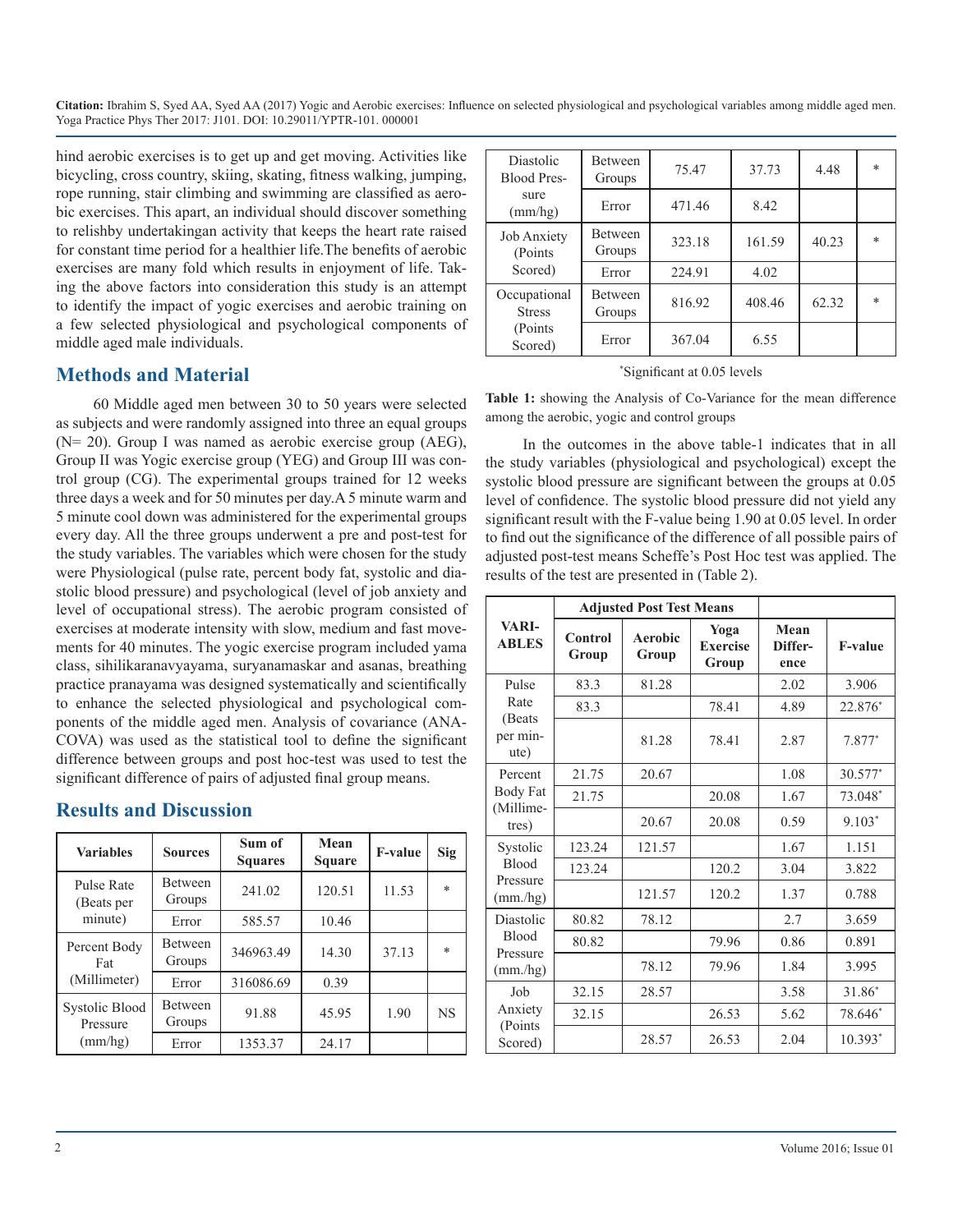**Citation:** Ibrahim S, Syed AA, Syed AA (2017) Yogic and Aerobic exercises: Influence on selected physiological and psychological variables among middle aged men. Yoga Practice Phys Ther 2017: J101. DOI: 10.29011/YPTR-101. 000001

| Occu-         | 131 24 | 126.11 |        | 5.13 | $40.154*$ |
|---------------|--------|--------|--------|------|-----------|
| pational      | 131.23 |        | 122.22 | 9.04 | $124.69*$ |
| <b>Stress</b> |        |        |        |      |           |
| (Points)      |        | 126.11 | 122.2  | 3.91 | $23.326*$ |
| scored)       |        |        |        |      |           |

\* Required value for significance at 0.05 level = 5.545

**Table 2:** showing Schaffer's test of significance between paired adjusted post-test means on the selected physiological and psychological variables

Table 2 showed that the difference between the adjusted means for the control group and aerobic exercises group was 2.02; control group and yogic exercises group was 4.89 and aerobic exercise group and yogic exercises group was 2.87. The obtained F-ratio of the above comparisons was 3.906, 22.876 and 7.877 respectively. The table F-ratio was 5.545. The results show that the mean difference between the control group and yogic exercises group was recorded to be significant whereas the mean difference between the control group and aerobic exercises group was found to be insignificant.

The difference between the adjusted means of percent body fat for the control group and aerobic exercises group was 1.08; control group and yogic exercises group was 1.67 and aerobic exercises group and yogic exercises group was 0.59. The obtained F-ratio of the above comparisons was 30.577, 73.048 and 9.103 respectively. The table F-ratio was 5.545. Hence all the three comparisons were significant.

The difference between the adjusted means of systolic blood pressure for the control group and aerobic exercises group was 1.67; control group and yogic exercises group were 3.04 and aerobic exercises group and yogic exercises group was 1.37. The obtained F-ratio of the above comparisons was 1.151, 3.822 and 0.778 respectively. The table F-ratio was 5.545. Hence all the three comparisons were statistically insignificant.

The difference between the adjusted means of diastolic blood pressure for the control group and aerobic exercises group was 2.7; control group and yogic exercises group were 0.86 and aerobic exercises group and yogic exercises group was 1.84. The obtained F-ratio of the above comparisons was 3.659, 0.891 and 3.995 respectively. The table F-ratio was 5.545. Hence all the three comparisons were statistically insignificant.

The difference between the adjusted means of job anxiety for the control group and aerobic exercises group was 3.58; control group and yogic exercises group was 5.62 and aerobic exercises group and yogic exercises group was 2.04. The obtained F-ratio of the above comparisons was 31.86, 78.646 and 10.393 respectively. The table F-ratio was 5.545. Hence all the three comparisons were significant.

The difference between the adjusted means of occupational stress for the control group and aerobic exercises group was 5.13; control group and yogic exercises group was 9.04 and aerobic exercises group and yogic exercises group was 3.91. The obtained F-ratio of the above comparisons was 40.154, 124.69 and 23.326 respectively. The table F-ratio was 5.545. Hence all the three comparisons were significant.

#### **Discussion**

The keypurpose of the study was to know the influence of the aerobic exercise and yogic exercise programs on the selected physiological variables like pulse rate, percent body fat, diastolic and systolic blood pressure, psychological variables like job anxiety and occupational stress among middle aged men.The results showed that the selected physiological and psychological variables of the subjects enhancedmeaningfully after undergoing the aerobic and yogic exercises for a period of twelve weeks. The changes in the selected parameters are attributed to the proper planning, preparation and execution of the above two training programs for the middle aged men.

It is believed that yogic exercises develop the external and internal organs in a balanced fashion which effects an individual's health and lifestyle. Cardio vascular system is directly related with the fitness level of a person. Pulse rate is the heart rate which is affected due to exercise and the results of the study on pulse rate for yogic exercises exhibited that there was significant enhancementtowingto exercise program. The result of the research investigationrevealed that there was aimportantprogress in stabilizing the pulse rate in the yogic exercises group than the aerobic exercises group and control group. The above results are in line with the studies of [1-9]

Body fat is one of the many factors which are affected due to the inactivity. This apart, consumption of saturated fats and diet rich in fat content can cause an enhanced level of body fat percent in the body [10].The results of the percent body fat on yogic exercises group and aerobic exercises group revealed that there was substantialdecrease and improvements in controlling the percent body fat owing to twelve weeks of training. Further, the Yogic exercise group showed bettercontrol in body fat level than the aerobic exercises group and control group. The outcome agrees with the studies of American Heart Association (2006), [11,12].

It is assumed that the working of different systems of body totally depend on the cardio-respiratory system. All the body parts should receive proper amount of blood to carry on the activity and the blood flow depends on the systolic and diastolic blood pressure. The findings of the systolic blood pressure and diastolic blood pressure on yogic exercises group and aerobic exercises group dis